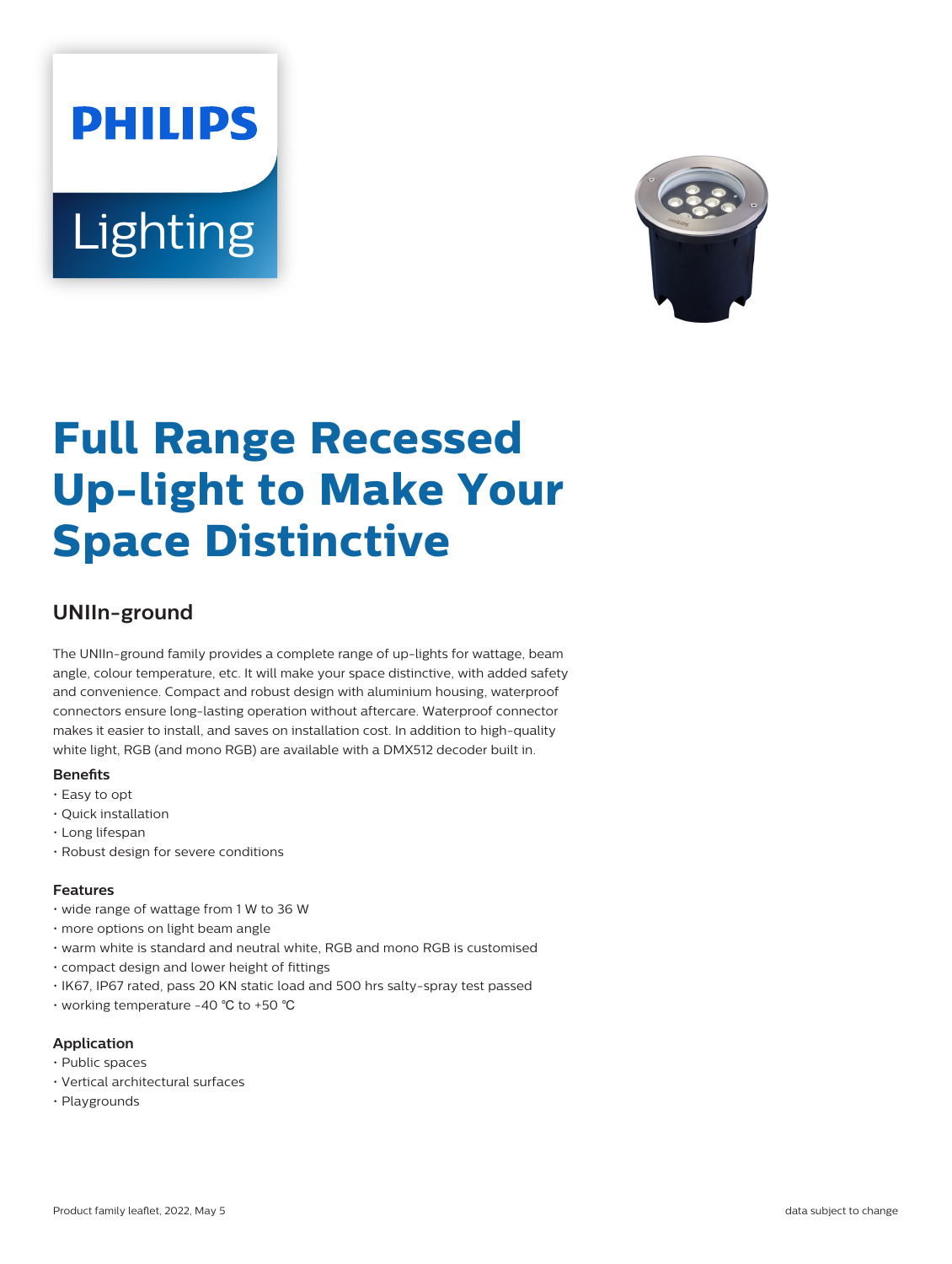## **UNIIn-ground**

#### **Versions**



| <b>Approval and Application</b> |             |
|---------------------------------|-------------|
| Mech. impact protection code    | <b>IK10</b> |
|                                 |             |
| <b>Controls and Dimming</b>     |             |
| <b>Dimmable</b>                 | No          |
|                                 |             |
| <b>General Information</b>      |             |
| CF mark                         |             |
| Light source replaceable        | No          |
|                                 |             |
| <b>Light Technical</b>          |             |
| Standard tilt angle post-top    |             |

#### **General Information**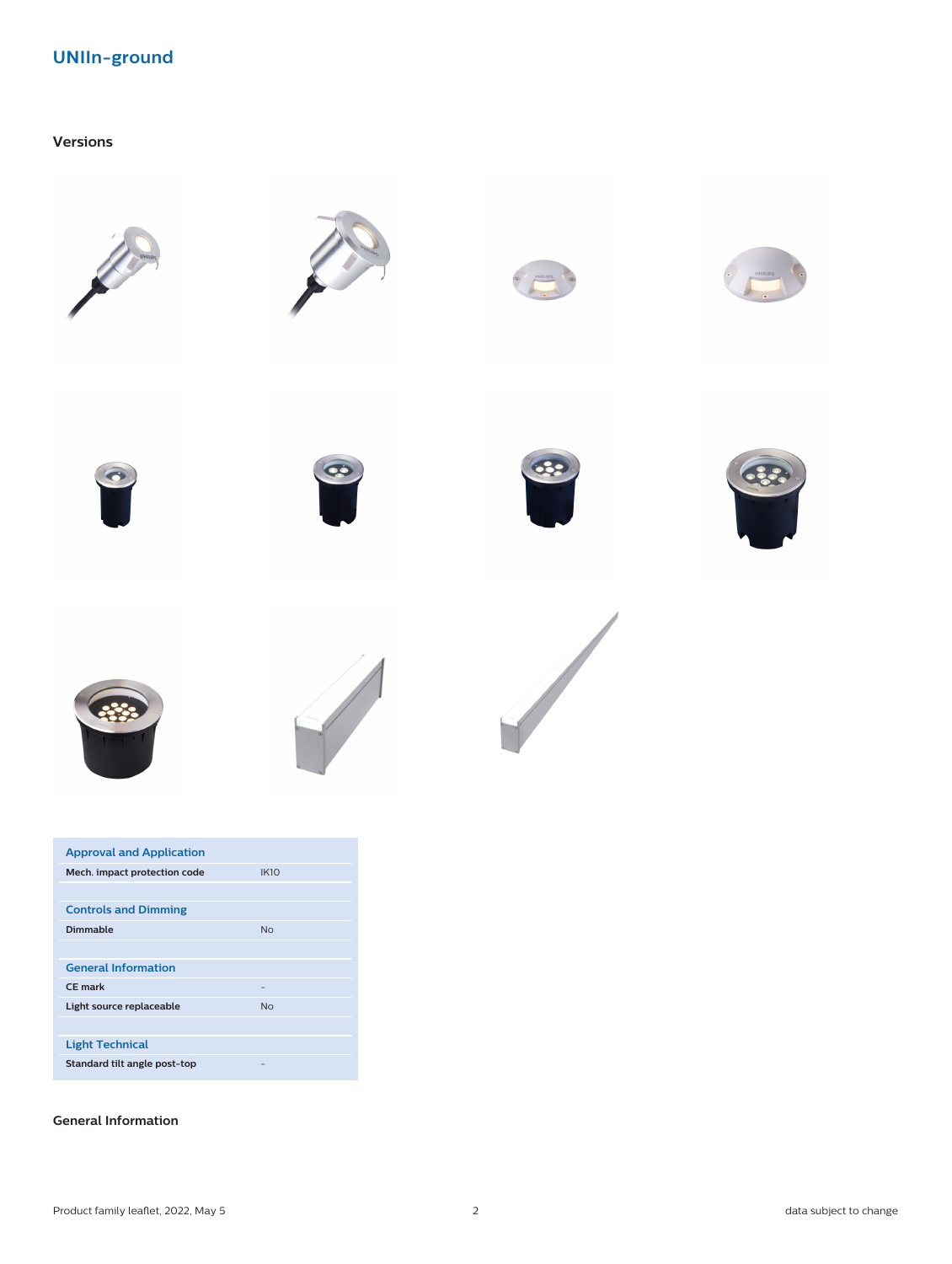## **UNIIn-ground**

|                     |                     | Light  |                            |               |                       |                         |                                 | Light    |                |               |                 |
|---------------------|---------------------|--------|----------------------------|---------------|-----------------------|-------------------------|---------------------------------|----------|----------------|---------------|-----------------|
|                     | <b>Full Product</b> | source | Optical cover/             | <b>Driver</b> | Flammability          |                         | <b>Full Product</b>             | source   | Optical cover/ | <b>Driver</b> | Flammability    |
| <b>Order Code</b>   | <b>Name</b>         | colour |                            | included      | mark                  | <b>Order Code</b>       | <b>Name</b>                     | colour   |                | included      | mark            |
| 911401755292 BBP210 |                     | 830    | lens type<br>Polycarbonate | <b>No</b>     | For mounting on       |                         | 18W 20D                         |          | lens type      |               | flammable       |
|                     | LED50/WW1W          | warm   | bowl/cover flat            |               |                       |                         | 100-240V                        |          |                |               | surfaces        |
|                     | 12V 30D             | white  |                            |               | normally<br>flammable | 911401755382 BBP343 LED |                                 | Red.     | Glass          | Yes           |                 |
|                     |                     |        |                            |               | surfaces              |                         | <b>RGB 18W 20D</b>              |          |                |               |                 |
|                     |                     |        |                            |               |                       |                         |                                 | green    |                |               |                 |
| 911401755302 BBP211 |                     | 830    | Polycarbonate              | <b>No</b>     | For mounting on       |                         | 24V GC                          | and blue |                |               |                 |
|                     | LED90/WW            | warm   | bowl/cover flat            |               | normally              |                         | 911401755392 BBP343 LED R       | Red      | Glass          | Yes           | For mounting on |
|                     | 2W 12V 30D          | white  |                            |               | flammable             |                         | 18W 20D                         |          |                |               | normally        |
|                     |                     |        |                            |               | surfaces              |                         | 100-240V                        |          |                |               | flammable       |
| 911401755312        | <b>BBP212</b>       | 830    | Polycarbonate              | Yes           | For mounting on       |                         |                                 |          |                |               | surfaces        |
|                     | LED45/WW            | warm   | bowl/cover                 |               | normally              |                         | 911401755402 BBP343 LED G Green |          | Glass          | Yes           | For mounting on |
|                     | 3W 100-240V         | white  | opal                       |               | flammable             |                         | 18W 20D                         |          |                |               | normally        |
|                     |                     |        |                            |               | surfaces              |                         | 100-240V                        |          |                |               | flammable       |
| 911401755322 BBP213 |                     | 830    | Polycarbonate              | Yes           | For mounting on       |                         |                                 |          |                |               | surfaces        |
|                     | LED110/WW           | warm   | bowl/cover                 |               | normally              | 911401755412            | BBP343 LED B Blue               |          | Glass          | Yes           | For mounting on |
|                     | 6W 100-240V         | white  | opal                       |               | flammable             |                         | 18W 20D                         |          |                |               | normally        |
|                     |                     |        |                            |               | surfaces              |                         | 100-240V                        |          |                |               | flammable       |
| 911401755332 BBP340 |                     | 730    | Glass                      | Yes           | For mounting on       |                         |                                 |          |                |               | surfaces        |
|                     | LED220/WW           | warm   |                            |               | normally              | 911401755372 BBP344     |                                 | 730      | Glass          | Yes           | For mounting on |
|                     | 3W 20D              | white  |                            |               | flammable             |                         | LED3600/WW                      | warm     |                |               | normally        |
|                     | 100-240V            |        |                            |               | surfaces              |                         | 36W 20D                         | white    |                |               | flammable       |
| 911401755342 BBP341 |                     | 730    | Glass                      | Yes           | For mounting on       |                         | 100-240V                        |          |                |               | surfaces        |
|                     | <b>LED540/WW</b>    | warm   |                            |               | normally              | 911401755422 BBP403     |                                 | 830      | Glass          | Yes           |                 |
|                     | 6W 20D              | white  |                            |               | flammable             |                         | LED50/WW                        | warm     |                |               |                 |
|                     | 100-240V            |        |                            |               | surfaces              |                         | 2W 24V L300                     | white    |                |               |                 |
| 911401755352 BBP342 |                     | 730    | Glass                      | Yes           | For mounting on       | 911401755442 BBP403 LED |                                 | Red.     | Glass          | Yes           |                 |
|                     | LED1200/WW          | warm   |                            |               | normally              |                         | <b>RGB 9W 24V</b>               | green    |                |               |                 |
|                     | 12W 20D             | white  |                            |               | flammable             |                         | <b>L300 GC</b>                  | and blue |                |               |                 |
|                     | 100-240V            |        |                            |               | surfaces              | 911401755432 BBP412     |                                 | 830      | Glass          | Yes           |                 |
| 911401755362 BBP343 |                     | 730    | Glass                      | Yes           | For mounting on       |                         | <b>LED200/WW</b>                | warm     |                |               |                 |
|                     | LED1800/WW          | warm   |                            |               | normally              |                         | 7W 24V L1200                    | white    |                |               |                 |
|                     |                     | white  |                            |               |                       | 911401755452 BBP412 LED |                                 | Red,     | Glass          | Yes           |                 |
|                     |                     |        |                            |               |                       |                         | <b>RGB 36W 24V</b>              | green    |                |               |                 |

#### **Initial Performance (IEC Compliant)**

|              |                                 |                    | Init. Colour |                  |
|--------------|---------------------------------|--------------------|--------------|------------------|
|              |                                 | Init. Corr. Colour | rendering    | <b>Initial</b>   |
| Order Code   | <b>Full Product Name</b>        | Temperature        | index        | luminous flux    |
| 911401755292 | BBP210 LED50/WW 1W              | 3000 K             | $-80$        | 50 lm            |
|              | 12V 30D                         |                    |              |                  |
|              | 911401755302 BBP211 LED90/WW 2W | 3000 K             | $-80$        | 90 lm            |
|              | 12V 30D                         |                    |              |                  |
| 911401755312 | BBP212 LED45/WW 3W              | 3000 K             | $-80$        | 45 lm            |
|              | $100 - 240V$                    |                    |              |                  |
| 911401755322 | BBP213 LED110/WW 6W 3000 K      |                    | $-80$        | $110 \text{ Im}$ |
|              | $100 - 240V$                    |                    |              |                  |
| 911401755332 | BBP340 LED220/WW                | 3000 K             | >70          | 220 lm           |
|              | 3W 20D 100-240V                 |                    |              |                  |
|              |                                 |                    |              |                  |

|              |                                |                    | Init. Colour |                |
|--------------|--------------------------------|--------------------|--------------|----------------|
|              |                                | Init. Corr. Colour | rendering    | <b>Initial</b> |
| Order Code   | <b>Full Product Name</b>       | <b>Temperature</b> | index        | luminous flux  |
|              | 911401755342 BBP341 LED540/WW  | 3000 K             | >70          | 540 lm         |
|              | 6W 20D 100-240V                |                    |              |                |
| 911401755352 | BBP342 LED1200/WW              | 3000 K             | >70          | 1200 lm        |
|              | 12W 20D 100-240V               |                    |              |                |
|              | 911401755362 BBP343 LED1800/WW | 3000 K             | >70          | 1800 lm        |
|              | 18W 20D 100-240V               |                    |              |                |
| 911401755382 | BBP343 LED RGB 18W             | – K                |              | 750 lm         |
|              | 20D 24V GC                     |                    |              |                |
| 911401755392 | BBP343 LED R 18W 20D - K       |                    |              | 850 lm         |
|              | $100 - 240V$                   |                    |              |                |

L1200 GC

and blue